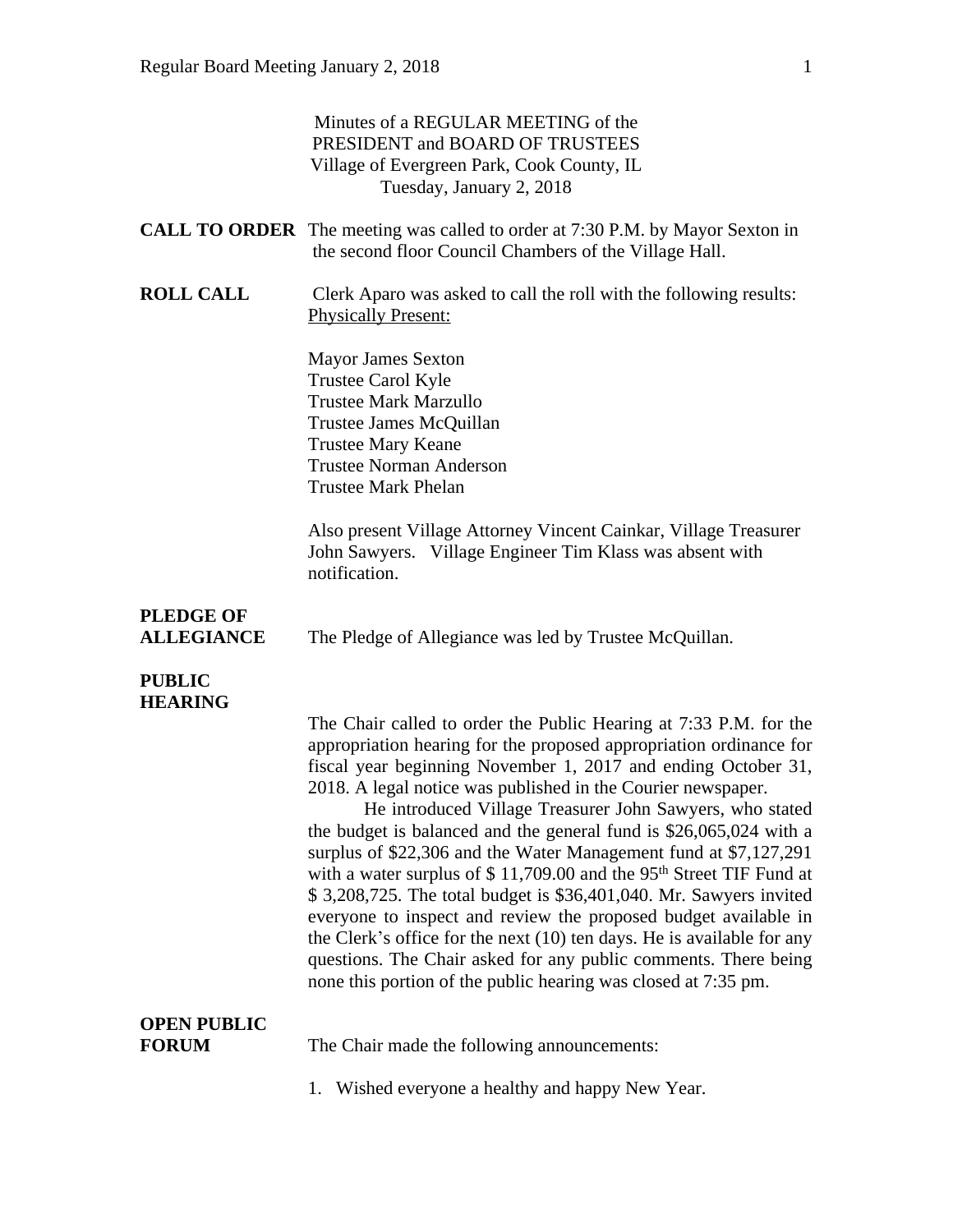- 2. Special thanks to the Nolan family for the gracious donation of the Evergreen tree used at Circle Park as the Official Evergreen Christmas Tree.
- 3. The Village Hall will be closed on Monday, January 15, 2018 in observance of Dr. Martin Luther King Day and the Regular Board meeting will be held on Tuesday, January 16, 2018 at 7:30 p.m.
- 4. The Daniel Capuano Ice Rink is open and everyone is encouraged to contact the Recreation Department for rink and available skate times.
- 5. Family Flake Fest will be held on Saturday, February 10, 2018 at Yukich Field from 1-6 pm.
- 6. The Evergreen Park Candlelight Theater, presents Candlelight Serenade a vocal concert on Saturday, January 21, 2018 at 3:00 p.m. with a wine and cheese reception at the Senior Center 9545 S. Homan. Tickets are available at the Recreation Department.
- 7. The Chair noted a letter from resident Mr. Mike Holly complimenting the new street lights.
- 8. The Chair noted the final rate for refuse is \$20.55 and a (30) thirty day extension has been agreed to until the new contract is signed.

### **OPEN**

**PUBLIC** Mr. Matt Egan, 5200 Block of Oak Street in Oak Lawn questioned if the property at 3443 1/2 W. Clark Drive was a donation or regular sale. The Chair stated it is a regular sale to the Village. The Chair noted he spoke to Mr. Egan and his sister who lives there and assured them everyone will be treated properly.

# **REGULAR**

**AGENDA** Motion by Trustee Phelan second by Trustee Kyle to waive the reading of the minutes of the December 18, 2017 regular Meeting of the President and Board of Trustees and approved as presented. Upon roll call voting YES: Trustee Kyle, Marzullo, McQuillan, Keane, Anderson and Phelan; voting NO: NONE. The motion was passed and so ordered by the Chair.

# **FINANCE**

**MINUTES** Motion by Trustee Kyle second by Trustee Marzullo to waive the reading of the minutes of the December 18, 2017 Finance Minutes of the Finance Committee and approved as presented. Upon roll call voting YES: Trustee Marzullo, McQuillan, Keane, Anderson, Phelan and Kyle; voting NO: NONE. The motion was passed and so ordered by the Chair.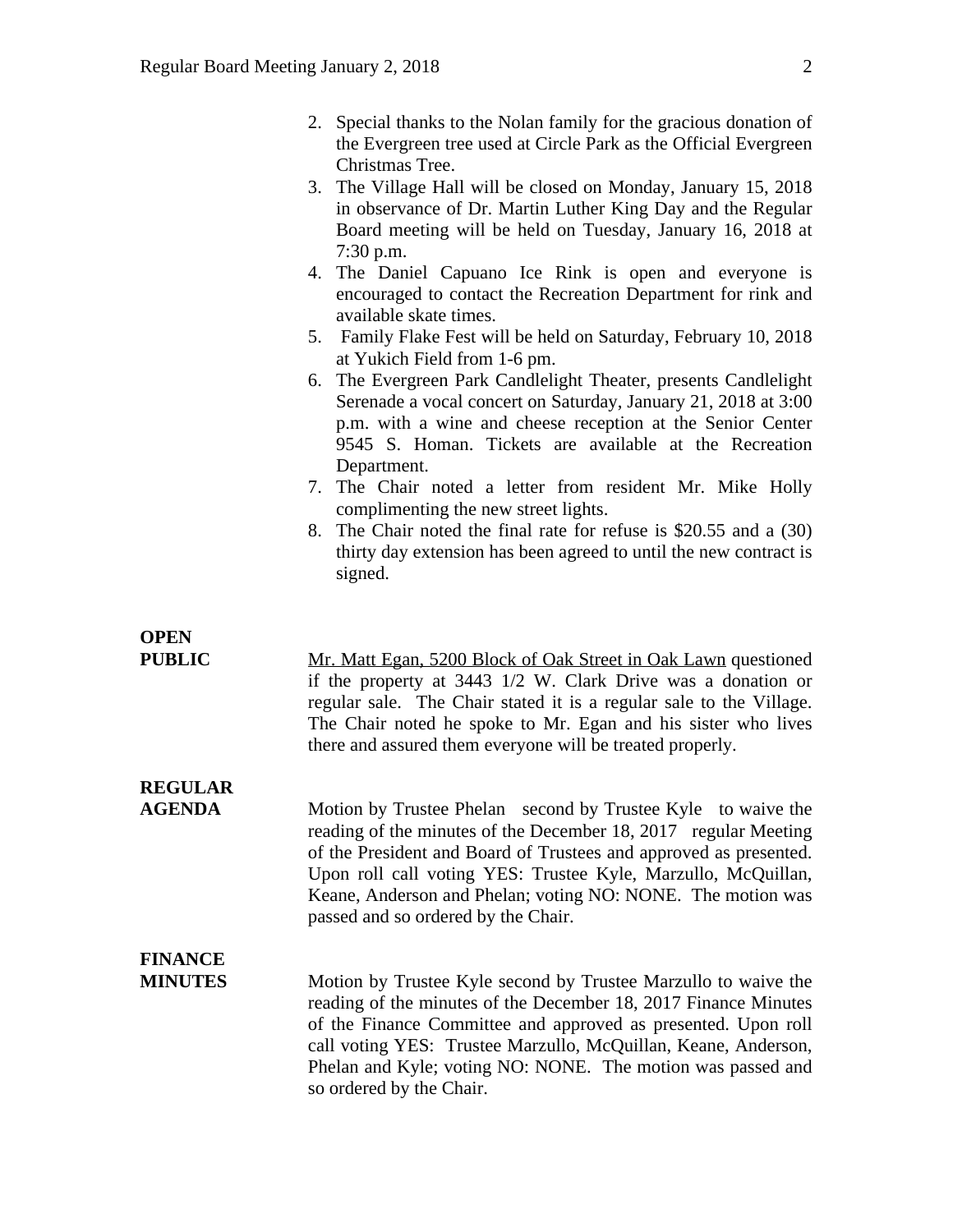| <b>EXECUTIVE</b><br><b>SESSION</b> |                                                                                                                                                                                                                                                                                                                                                                                                                                                                                                                  |
|------------------------------------|------------------------------------------------------------------------------------------------------------------------------------------------------------------------------------------------------------------------------------------------------------------------------------------------------------------------------------------------------------------------------------------------------------------------------------------------------------------------------------------------------------------|
| <b>REVIEW</b>                      | Motion by Trustee Kyle second by Trustee Anderson to complete<br>the six month review and vote not to release executive session<br>minutes as confidentiality still exists. Upon roll call voting YES:<br>Trustee McQuillan, Keane, Anderson, Phelan, Kyle and Marzullo;<br>voting NO: NONE. The motion was passed and so ordered by the<br>Chair.                                                                                                                                                               |
| <b>RESOLUTION</b>                  |                                                                                                                                                                                                                                                                                                                                                                                                                                                                                                                  |
| NO. 5-2018                         | Motion by Trustee Phelan second by Trustee McQuillan to<br>approve <b>Resolution NO. 5-2018</b> expenditures of the General<br>Corporate Fund of \$459,033.61 and \$209,107.10 in the Water<br>Management Fund and the Capital Improvement Fund, \$<br>210,007.25 and the Street Bond Fund, \$30,750.00 for a total of<br>Upon roll call, voting YES: Trustees Keane,<br>\$908,897.96.<br>Anderson, Phelan, Kyle, Marzullo and McQuillan; voting NO:<br>NONE. The motion was passed and so ordered by the Chair. |
| <b>WATER</b>                       |                                                                                                                                                                                                                                                                                                                                                                                                                                                                                                                  |
| <b>COLLECTORS</b>                  |                                                                                                                                                                                                                                                                                                                                                                                                                                                                                                                  |
| <b>REPORT</b>                      | Motion by Trustee McQuillan second by Trustee Marzullo to<br>approve the Water Collector's report for December for information<br>and file in the amount of $$703,310.84$ . The motion was passed by<br>unanimous voice vote and so ordered by the Chair.                                                                                                                                                                                                                                                        |
| <b>VILLAGE</b>                     |                                                                                                                                                                                                                                                                                                                                                                                                                                                                                                                  |
| <b>COLLECTORS</b>                  |                                                                                                                                                                                                                                                                                                                                                                                                                                                                                                                  |
| <b>REPORT</b>                      | Motion by Trustee Marzullo second by Trustee McQuillan to<br>approve the Village Collector's report for December 2017 for<br>information and file in the amount of $$1,387,437.32$ . The motion<br>was passed by unanimous voice vote and so ordered by the Chair.                                                                                                                                                                                                                                               |
| <b>BUSINESS</b><br><b>LICENSE</b>  |                                                                                                                                                                                                                                                                                                                                                                                                                                                                                                                  |
| EV. PLAZA                          | Motion by Trustee Kyle second by Trustee Anderson to approve<br>the business license regulation certificate for <b>RALLY HOUSE</b><br><b>STORES</b> to operate a retail clothing and souvenirs store located at<br>9610 S. Western Avenue. Upon roll call, voting YES: Trustees<br>Anderson, Phelan, Kyle, Marzullo, McQuillan and Keane; voting<br>NO: NONE. The motion was passed and so ordered by the Chair.                                                                                                 |
| <b>ASSOCIATES</b>                  | Motion by Trustee Kyle second by Trustee McQuillan to approve<br>the Business Regulation Certificate for Evergreen Plaza Associates<br>to conduct a management office for the Plaza located at 9730 S.<br>Western Avenue. Upon roll call, voting YES; Trustees Phelan,<br>Kyle, Marzullo McQuillan, Keane and Anderson; NO: NONE.<br>The motion was passed and so ordered by the Chair.                                                                                                                          |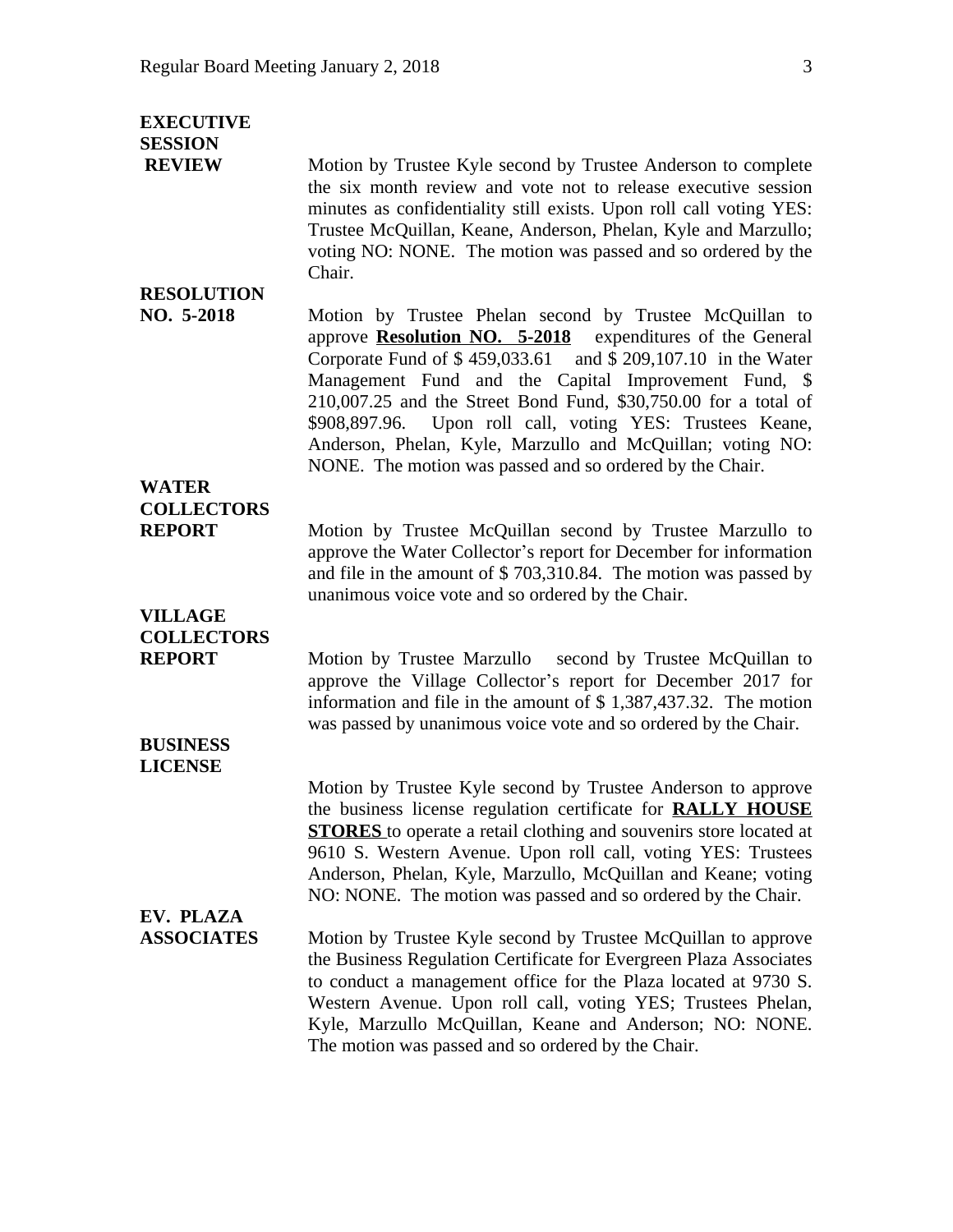#### **PREPARE ORD. & SALE DOCUMENTS**

Motion by Trustee Kyle second by Trustee Marzullo to approve the Mayor's request to purchase and have the attorney prepare ordinances for the sale of  $3343 \frac{1}{2}$  W Clark Drive adjacent to the Community Center at a price of \$ 265,000 and United by Faith Church 3240 W. 98<sup>th</sup> Street at a price of  $$300,000$ . Upon roll call, voting YES; Trustees Kyle, Marzullo, McQuillan, Keane, Anderson and Phelan; voting NO: NONE. The motion was passed and so ordered by the Chair.

#### **ORDINANCE**

**NO. 1-2018** Motion by Trustee Marzullo second by Trustee Keane to approve **ORDINANCE NO. 1-2018,** "**AN ORDINANCE AMENDING CHAPTER 7, FIRE PREVENTION AND PROTECTION, ARTICLE V. DISCHARGE OF HAZARDOUS MATERIALS, BY AMENDING SECTION 7-158, RESPONSIBLE PARTY CHARGES, OF THE EVERGREEN PARK MUNICIPAL CODE."** Upon roll call, voting YES: Trustees Marzullo, McQuillan, Keane, Anderson, Phelan and Kyle; voting NO: NONE. The motion was passed and so ordered by the Chair.

#### **PROCLAMATION HONORING FIRE CHIEF**

**JAY REARDON** Motion by Trustee Phelan second by Trustee Keane to approve the proclamation, "Fire Chief James P. "Jay" Reardon, for his distinguished Fire Service Career from February 1967 to December 2017." Fire Chief Kleinhaus stated Jay began his career as a fire cadet in Evergreen Park and never forgot where he came from. He has been recognized at State and National levels with Homeland Security, the US Air Force and CEO of MABAS-Illinois. Upon roll call, voting YES: Trustees McQuillan, Keane, Anderson, Phelan, Kyle and Marzullo; voting NO: NONE. The motion was passed and so ordered by the Chair.

#### **ENGINEER'S REPORT** Village Engineer was absent.

## **ATTORNEY'S**

**REPORT** The Attorney had no report.

**DEPT HEADS** Mary Ann Diehl, OCS Director invited anyone in need to come to the Community Center warming center. Also tax season is approaching and certified tax counselors are taking appointments beginning January 22, 2018. Tax appointments are Monday thru Friday from 9:30 a.m. to 3:15 p.m. Contact OCS for an